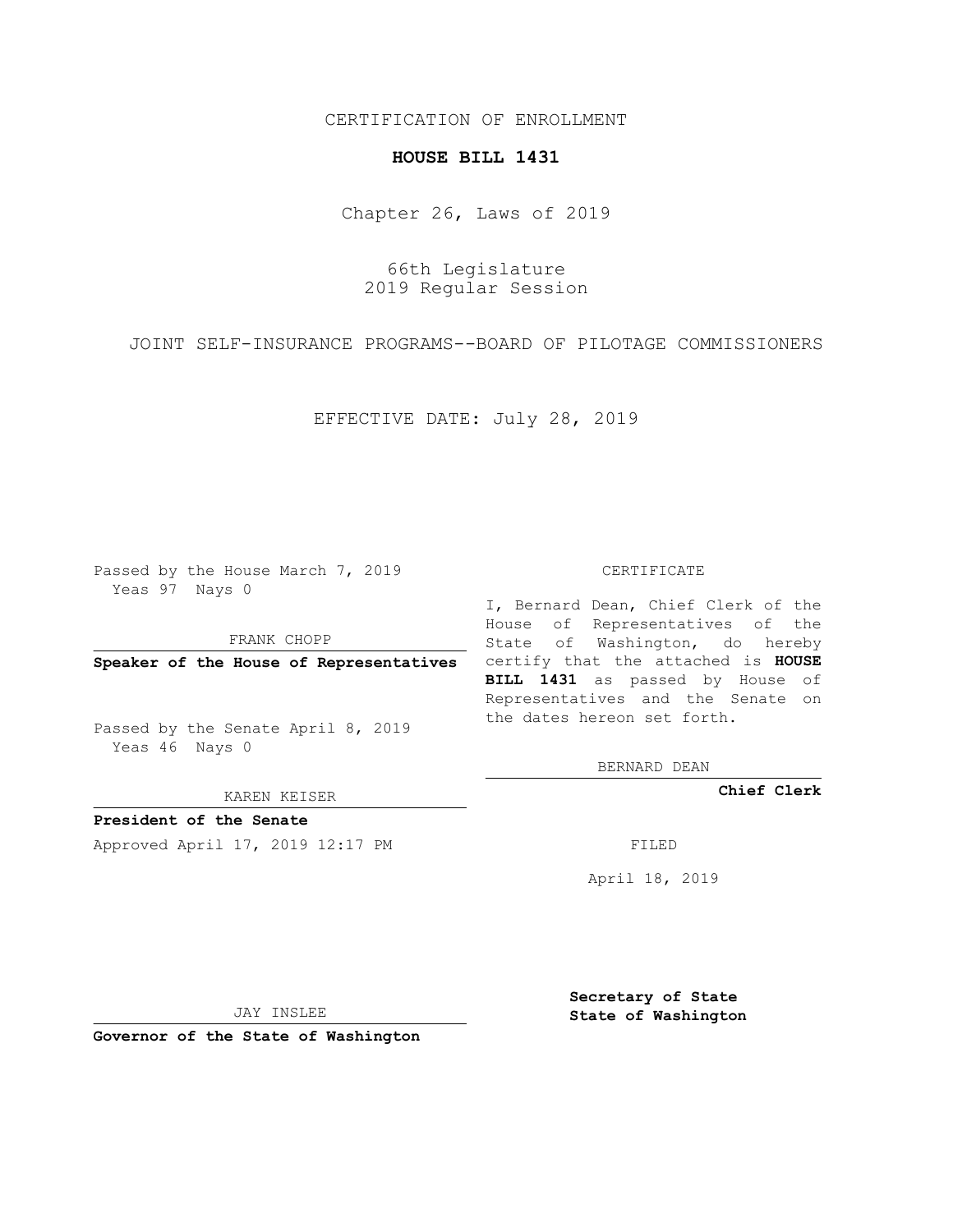## **HOUSE BILL 1431**

Passed Legislature - 2019 Regular Session

**State of Washington 66th Legislature 2019 Regular Session**

**By** Representatives Kirby and Vick; by request of Board of Pilotage Commissioners

Read first time 01/22/19. Referred to Committee on Consumer Protection & Business.

 AN ACT Relating to joint self-insurance programs for property and liability risks; amending RCW 48.62.011, 48.62.031, 48.62.111, and 48.62.121; and adding a new section to chapter 48.62 RCW.

BE IT ENACTED BY THE LEGISLATURE OF THE STATE OF WASHINGTON:

 **Sec. 1.** RCW 48.62.011 and 1991 sp.s. c 30 s 1 are each amended to read as follows:6

 (1) This chapter is intended to provide the exclusive source of local government entity authority to individually or jointly self- insure risks, jointly purchase insurance or reinsurance, and to contract for risk management, claims, and administrative services. This chapter shall be liberally construed to grant local government entities maximum flexibility in self-insuring to the extent the self- insurance programs are operated in a safe and sound manner. This chapter is intended to require prior approval for the establishment of every individual local government self-insured employee health and welfare benefit program and every joint local government self- insurance program. In addition, this chapter is intended to require every local government entity that establishes a self-insurance program not subject to prior approval to notify the state of the existence of the program and to comply with the regulatory and statutory standards governing the management and operation of the

p. 1 HB 1431.SL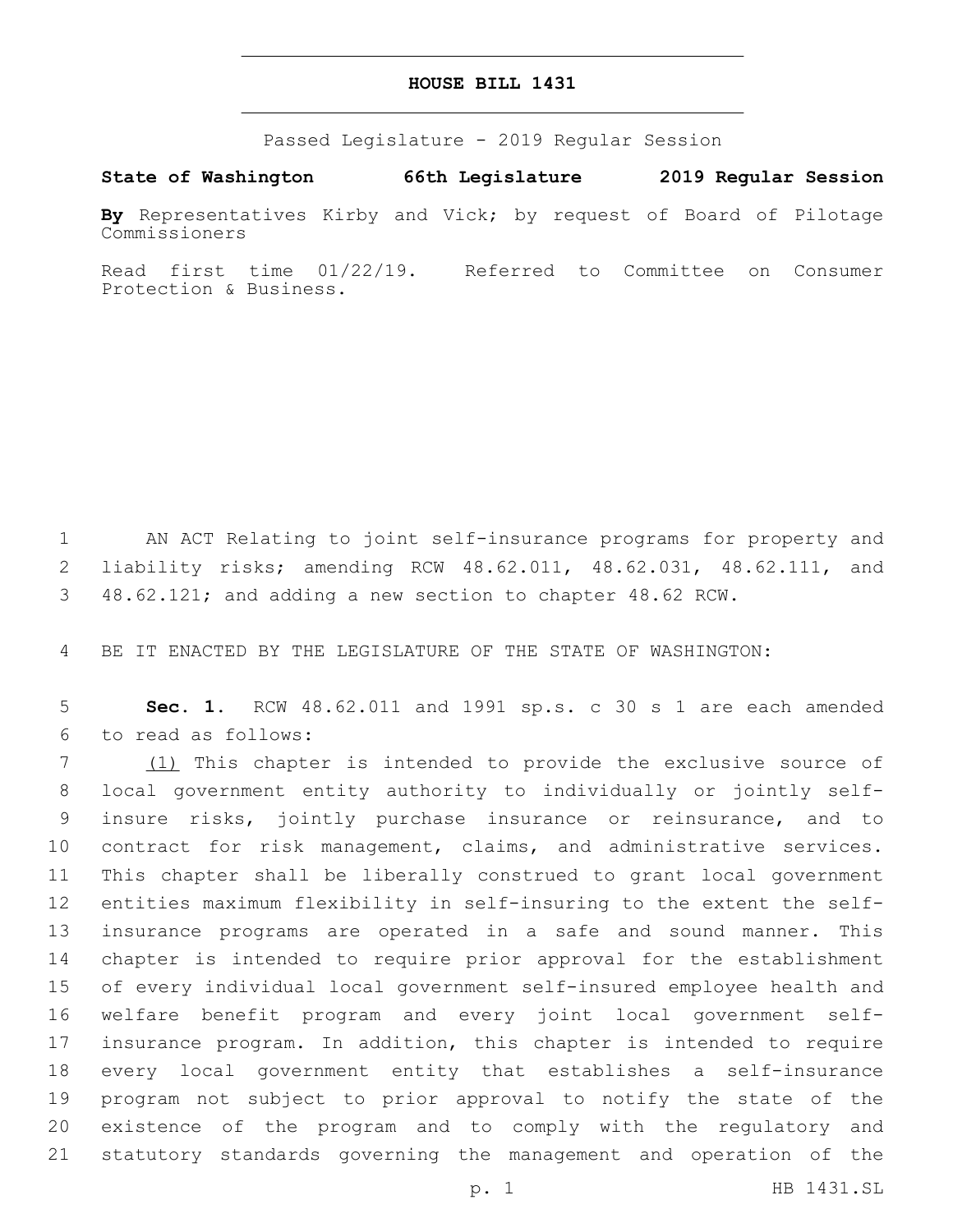programs as provided in this chapter. This chapter is not intended to authorize or regulate self-insurance of unemployment compensation under chapter 50.44 RCW, or industrial insurance under chapter 51.14 4 RCW.

 (2) This chapter is further intended to enable the board of pilotage commissioners to participate in a local government joint self-insurance program covering liability risks.

 NEW SECTION. **Sec. 2.** A new section is added to chapter 48.62 9 RCW to read as follows:

 The board of pilotage commissioners may participate in a local government joint self-insurance program formed or operating in accordance with this chapter. The board of pilotage commissioners may participate in the program to obtain liability insurance coverage, 14 but not property insurance coverage.

 **Sec. 3.** RCW 48.62.031 and 2015 c 109 s 3 are each amended to 16 read as follows:

 (1) The governing body of a local government entity may individually self-insure, may join or form a self-insurance program 19 together with other entities, including the board of pilotage commissioners, and may jointly purchase insurance or reinsurance with 21 those other entities for property and liability risks, and health and welfare benefits only as permitted under this chapter. In addition, the entity or entities may contract for or hire personnel to provide risk management, claims, and administrative services in accordance 25 with this chapter.

 (2) The agreement to form a joint self-insurance program shall be made under chapter 39.34 RCW and may create a separate legal or administrative entity with powers delegated thereto.

 (3) Every individual and joint self-insurance program is subject 30 to audit by the state auditor.

 (4) If provided for in the agreement or contract established under chapter 39.34 RCW, a joint self-insurance program may, in 33 conformance with this chapter:

 (a) Contract or otherwise provide for risk management and loss 35 control services:

 (b) Contract or otherwise provide legal counsel for the defense 37 of claims and other legal services;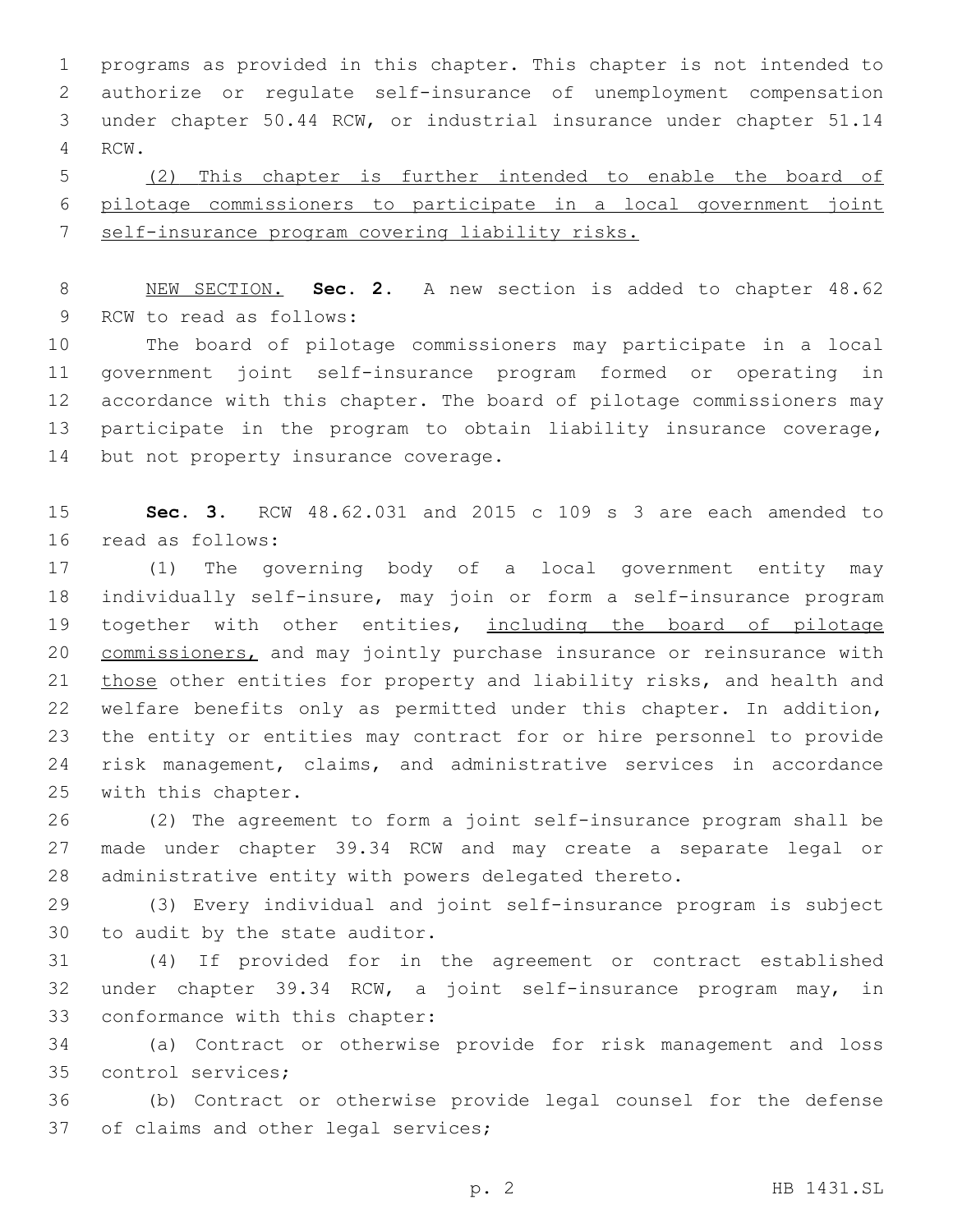(c) Consult with the state insurance commissioner and the state 2 risk manager;

 (d) Jointly purchase insurance and reinsurance coverage in such form and amount as the program's participants agree by contract;

 (e) Obligate the program's participants to pledge revenues or contribute money to secure the obligations or pay the expenses of the program, including the establishment of a reserve or fund for 8 coverage; and

 (f) Possess any other powers and perform all other functions reasonably necessary to carry out the purposes of this chapter.

 (5) A self-insurance program formed and governed under this chapter that has decided to assume a risk of loss must have available for inspection by the state auditor a written report indicating the class of risk or risks the governing body of the entity has decided 15 to assume.

 (6) Every joint self-insurance program governed by this chapter 17 shall appoint the risk manager as its attorney to receive service of, and upon whom shall be served, all legal process issued against it in this state upon causes of action arising in this state.

 (a) Service upon the risk manager as attorney shall constitute service upon the program. Service upon joint insurance programs subject to chapter 30, Laws of 1991 sp. sess. can be had only by service upon the risk manager. At the time of service, the plaintiff shall pay to the risk manager a fee to be set by the risk manager, 25 taxable as costs in the action.

 (b) With the initial filing for approval with the risk manager, each joint self-insurance program shall designate by name and address the person to whom the risk manager shall forward legal process so served upon him or her. The joint self-insurance program may change 30 such person by filing a new designation.

 (c) The appointment of the risk manager as attorney shall be irrevocable, shall bind any successor in interest or to the assets or liabilities of the joint self-insurance program, and shall remain in effect as long as there is in force in this state any contract made by the joint self-insurance program or liabilities or duties arising 36 therefrom.

 (d) The risk manager shall keep a record of the day and hour of service upon him or her of all legal process. A copy of the process, by registered mail with return receipt requested, shall be sent by the risk manager, to the person designated for the purpose by the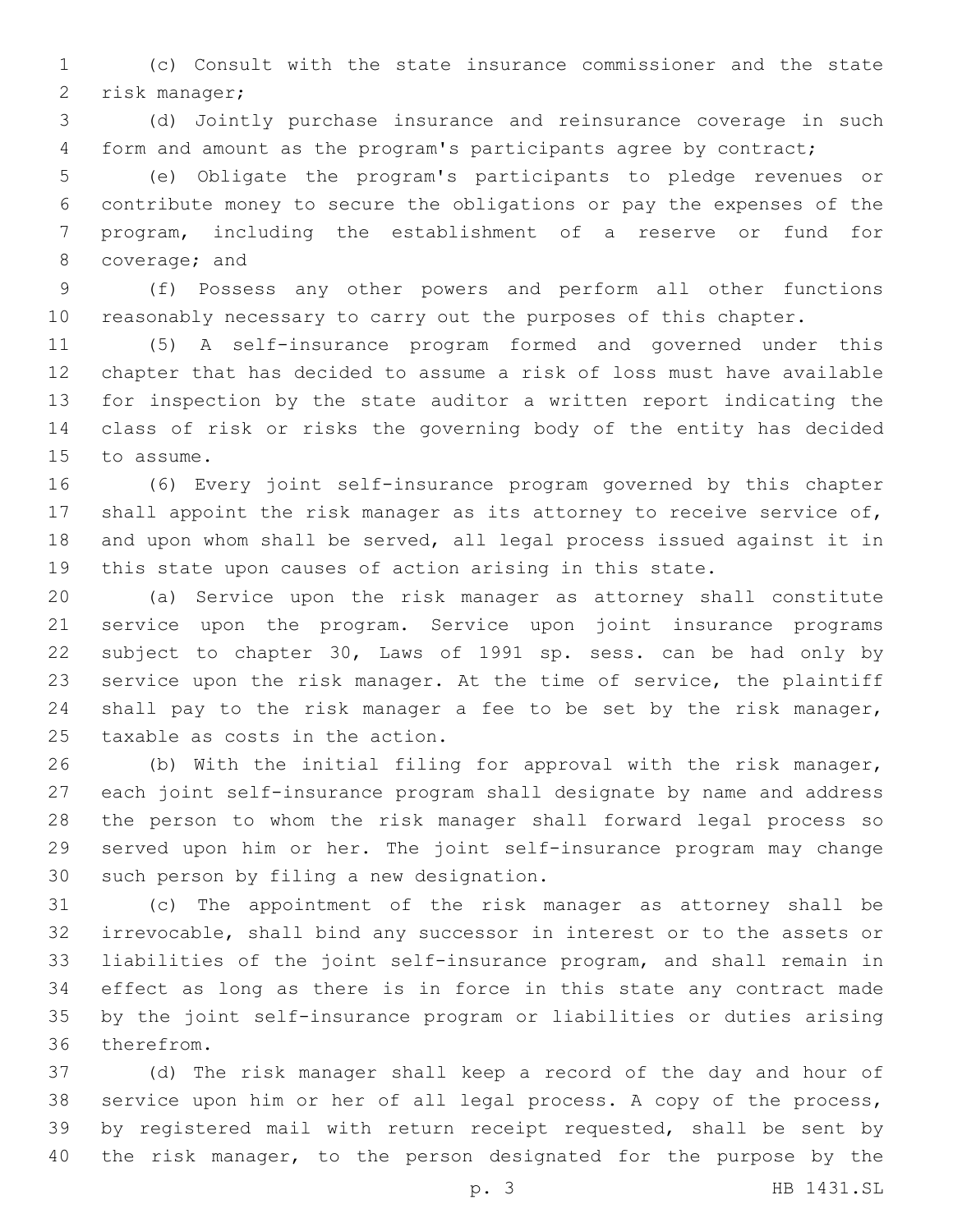joint self-insurance program in its most recent such designation filed with the risk manager. No proceedings shall be had against the joint self-insurance program, and the program shall not be required to appear, plead, or answer, until the expiration of forty days after 5 the date of service upon the risk manager.

 **Sec. 4.** RCW 48.62.111 and 2003 c 248 s 20 are each amended to 7 read as follows:

 (1) The assets of a joint self-insurance program governed by this chapter may be invested only in accordance with the general 10 investment authority that participating ((local government entities)) 11 members possess as a governmental entity.

 (2) Except as provided in subsection (3) of this section, a joint self-insurance program may invest all or a portion of its assets by depositing the assets with the treasurer of a county within whose territorial limits any of its member local government entities lie, to be invested by the treasurer for the joint program.

17 (3) Local government members of a joint self-insurance program 18 and the board of pilotage commissioners, may by resolution of the program designate some other person having experience in financial or fiscal matters as treasurer of the program, if that designated treasurer is located in Washington state. The program shall, unless the program's treasurer is a county treasurer, require a bond obtained from a surety company authorized to do business in Washington in an amount and under the terms and conditions that the program finds will protect against loss arising from mismanagement or malfeasance in investing and managing program funds. The program may 27 pay the premium on the bond.

 All program funds must be paid to the treasurer and shall be disbursed by the treasurer only on warrants issued by the treasurer or a person appointed by the program and upon orders or vouchers approved by the program or as authorized under chapters 35A.40 and 42.24 RCW. The treasurer shall establish a program account, into which shall be recorded all program funds, and the treasurer shall maintain special accounts as may be created by the program into which the treasurer shall record all money as the program may direct by 36 resolution.

 (4) The treasurer of the joint program shall deposit all program funds in a public depository or depositories as defined in RCW 39 39.58.010( $(2)$ ))  $(15)$  and under the same restrictions, contracts, and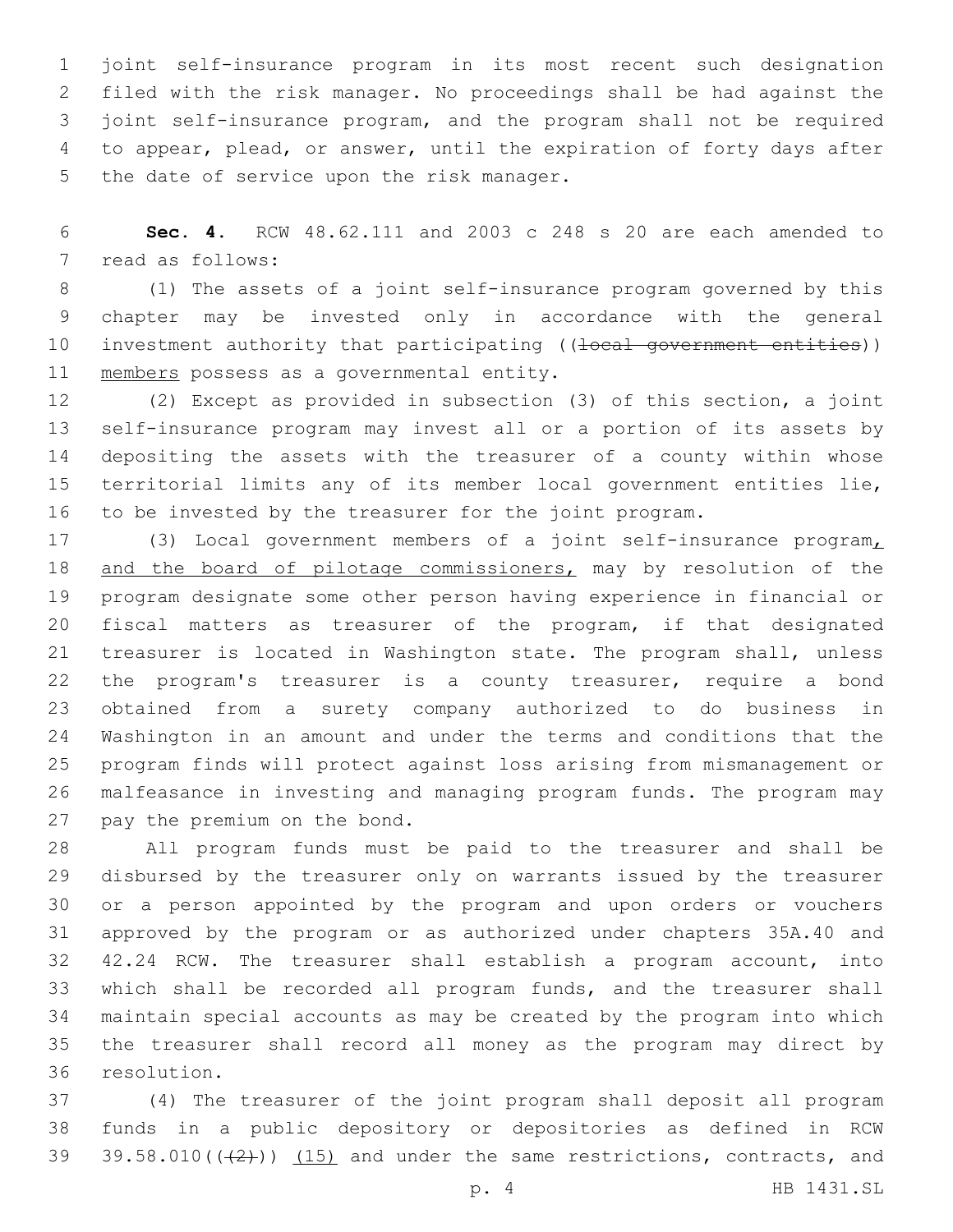1 security as provided for any participating ((local government 2 entity)) member, and the depository shall be designated by resolution 3 of the program.

 (5) A joint self-insurance program may invest all or a portion of its assets by depositing the assets with the state investment board, to be invested by the state investment board in accordance with chapter 43.33A RCW. The state investment board shall designate a manager for those funds to whom the program may direct requests for disbursement upon orders or vouchers approved by the program or as 10 authorized under chapters 35A.40 and 42.24 RCW.

 (6) All interest and earnings collected on joint program funds belong to the program and must be deposited to the program's credit 13 in the proper program account.

 (7) A joint program may require a reasonable bond from any person handling money or securities of the program and may pay the premium 16 for the bond.

 (8) Subsections (3) and (4) of this section do not apply to a multistate joint self-insurance program governed by RCW 48.62.081.

 **Sec. 5.** RCW 48.62.121 and 2009 c 162 s 29 are each amended to 20 read as follows:

 (1) No employee or official of a local government entity or the board of pilotage commissioners may directly or indirectly receive anything of value for services rendered in connection with the operation and management of a self-insurance program other than the salary and benefits provided by his or her employer or the reimbursement of expenses reasonably incurred in furtherance of the operation or management of the program. No employee or official of a local government entity or the board of pilotage commissioners may accept or solicit anything of value for personal benefit or for the benefit of others under circumstances in which it can be reasonably inferred that the employee's or official's independence of judgment is impaired with respect to the management and operation of the 33 program.

 (2)(a) No local government entity may participate in a joint self-insurance program in which local government entities do not retain complete governing control. This prohibition does not apply 37 to: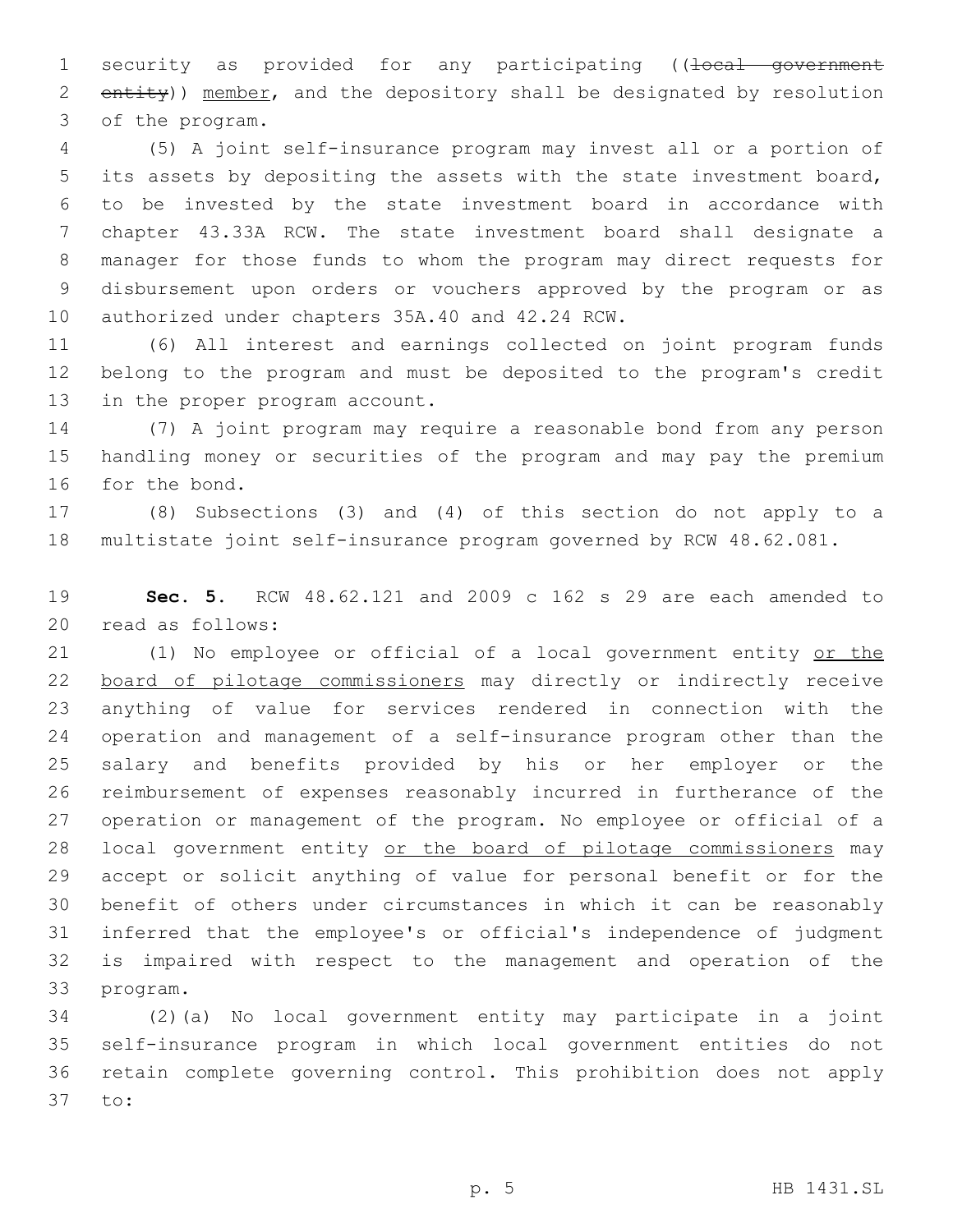(i) Local government contribution to a self-insured employee health and welfare benefits plan otherwise authorized and governed by 3 state statute;

 (ii) Local government participation in a multistate joint program where control is shared with local government entities from other 6 states;  $((\theta \oplus))$ 

 (iii) Local government contribution to a self-insured employee health and welfare benefit trust in which the local government shares 9 governing control with their employees; or

 (iv) Local government participation in a joint self-insurance 11 program with the board of pilotage commissioners, as authorized in 12 section 2 of this act.

 (b) If a local government self-insured health and welfare benefit program, established by the local government as a trust, shares governing control of the trust with its employees:

 (i) The local government must maintain at least a fifty percent 17 voting control of the trust;

 (ii) No more than one voting, nonemployee, union representative 19 selected by employees may serve as a trustee; and

 (iii) The trust agreement must contain provisions for resolution of any deadlock in the administration of the trust.

 (3) Moneys made available and moneys expended by school districts and educational service districts for self-insurance under this chapter are subject to such rules of the superintendent of public instruction as the superintendent may adopt governing budgeting and accounting. However, the superintendent shall ensure that the rules are consistent with those adopted by the state risk manager for the management and operation of self-insurance programs.

 (4) RCW 48.30.140, 48.30.150, 48.30.155, and 48.30.157 apply to the use of insurance producers and surplus line brokers by local 31 government self-insurance programs.

 (5) Every individual and joint local government self-insured health and welfare benefits program that provides comprehensive coverage for health care services shall include mandated benefits that the state health care authority is required to provide under RCW 41.05.170 and 41.05.180. The state risk manager may adopt rules 37 identifying the mandated benefits.

 (6) An employee health and welfare benefit program established as a trust shall contain a provision that trust funds be expended only